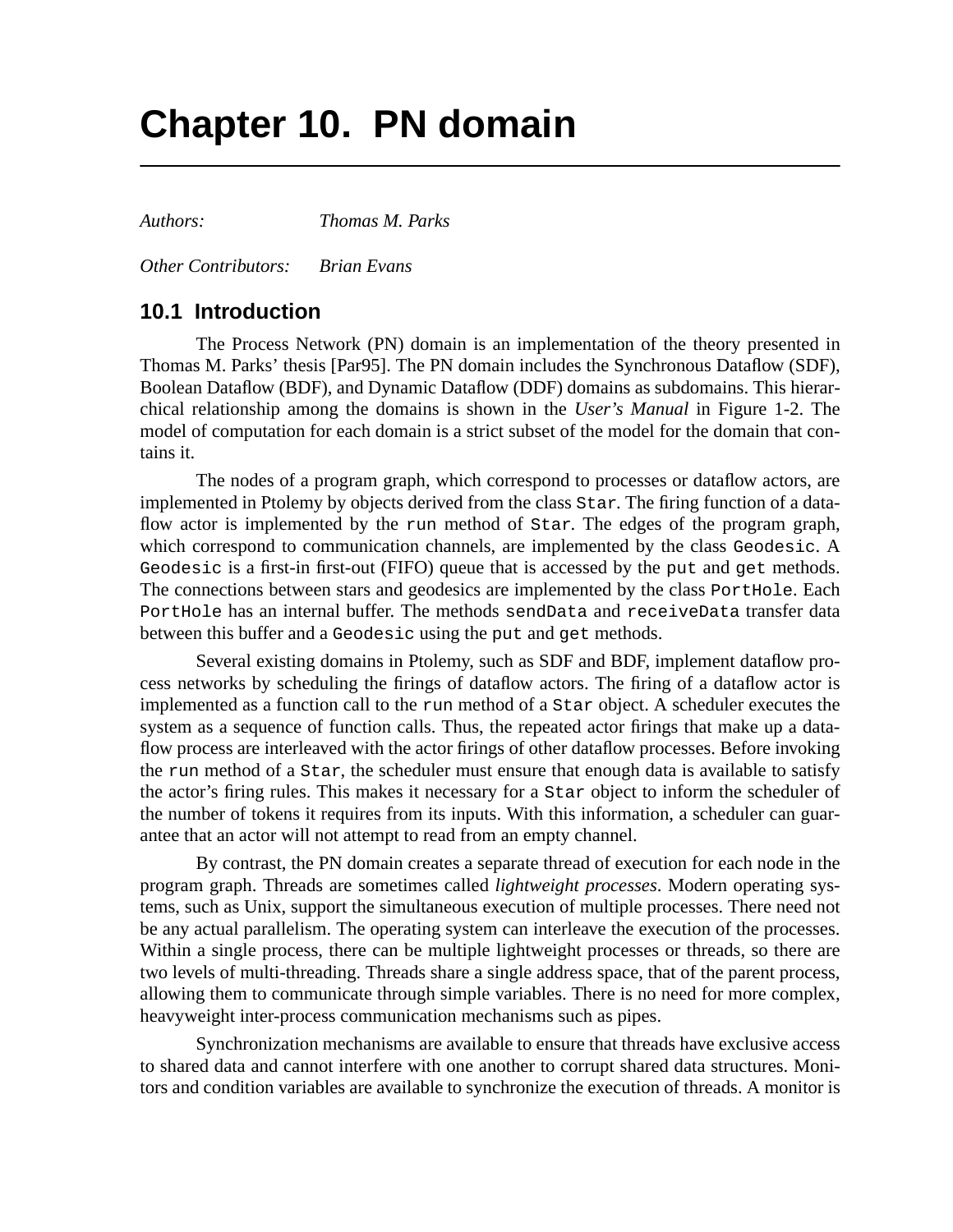an object that can be locked and unlocked. Only one thread may hold the lock on a monitor. If a thread attempts to lock a monitor that is already locked by another thread, it is suspended until the monitor is unlocked. At that point it wakes up and tries again to lock the monitor. Condition variables allow threads to send signals to each other. Condition variables must be used in conjunction with a monitor; a thread must lock the associated monitor before using a condition variable.

The scheduler in the PN domain creates a thread for each node in the program graph. Each thread implements a dataflow process by repeatedly invoking the run method of a Star object. The scheduler itself does very little work, leaving the operating system to interleave the execution of threads. The put and get methods of the class Geodesic have been reimplemented using monitors and condition variables so that a thread attempting to read from an empty channel is automatically suspended, and threads automatically wake up when data becomes available.

The classes PtThread, PtGate, and PtCondition define the interfaces for threads, monitors, and condition variables in Ptolemy. Different implementations can be used as long as they conform to the interfaces defined in these base classes. At different points in the development of the PN domain, we experimented with implementations based on Sun's Lightweight Process library, AWESIME (A Widely Extensible Simulation Environment) by Dirk Grunwald [Gru91}, and Solaris threads [Pow91,Eyk92,Kha92,Kle92a,Kle92b,Ste92,Sun94]. The current implementation is based on a POSIX thread library by Frank Mueller [Mue92,Mue93,Gie93,Mue95]. This library, which runs on several platforms, is based on Draft 6 of the POSIX standard. Parts of our implementation will need to be updated to be compliant with the final POSIX thread standard.

By choosing the POSIX standard, we improve the portability of our code. Sun and Hewlett Packard already include an implementation of POSIX threads in their operating systems, Solaris 2.5 and HPUX 10. Having threads built into the kernel of the operating system, as opposed to a user library implementation, offers the opportunity for automatic parallelization on multiprocessor workstations. Thus, the same program runs properly on uniprocessor workstations and multiprocessor workstations without needing to be recompiled. This is important because it would be impractical to maintain different binary executables of Ptolemy for each workstation configuration.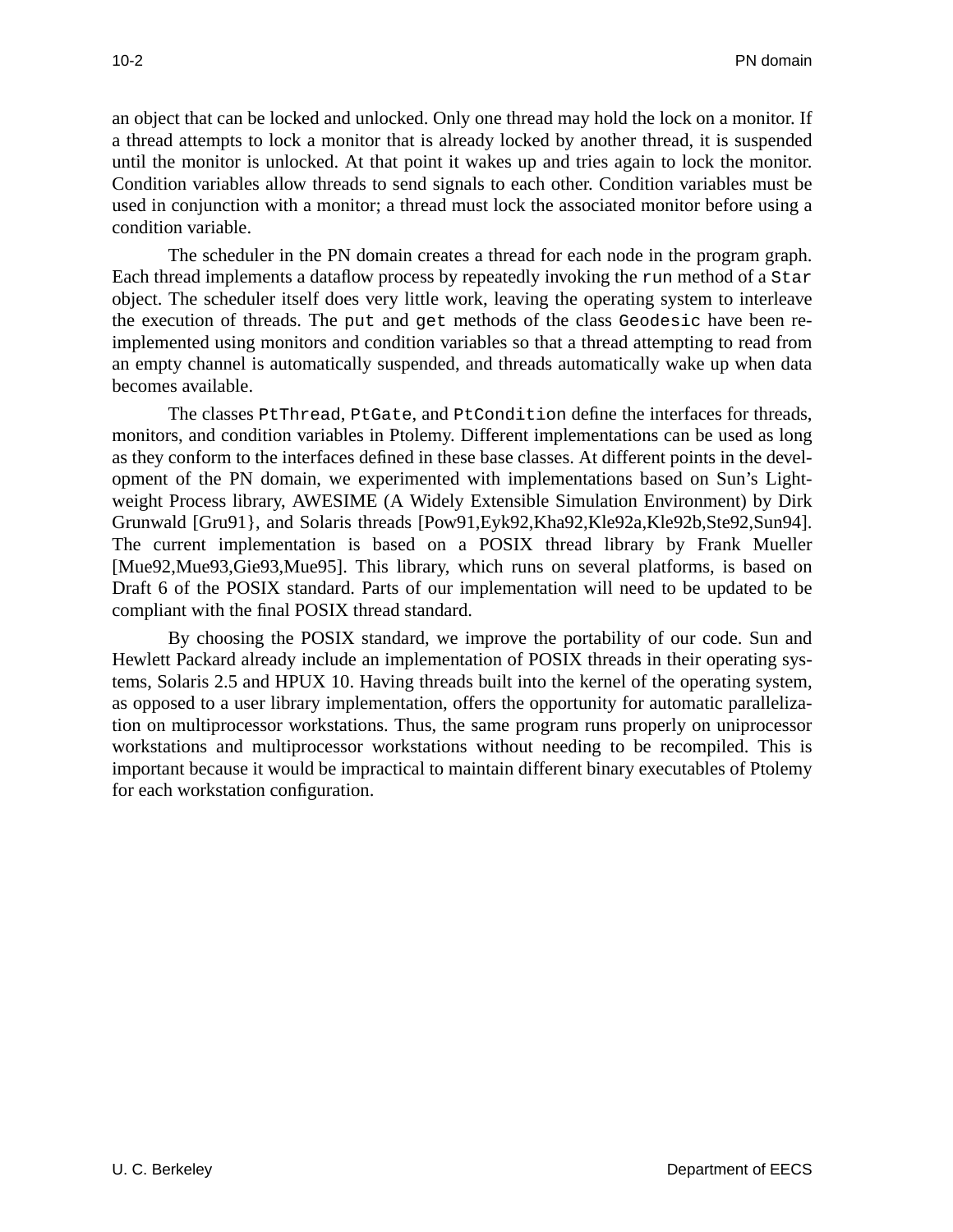# **10.2 Processes**

Figure 10-1 shows the class derivation hierarchy for the classes that implement the



**FIGURE 10-1:** The class derivation hierarchy for threads. PtThread is an abstract base class with several possible implementations. Each DataFlowProcess refers to a DataFlowStar.

processes of Kahn process networks. The abstract base class PtThread defines the interface for threads in Ptolemy. The class PosixThread provides an implementation based on the POSIX thread standard. Other implementations using AWESIME [Gru91] or Solaris [Pow91] are possible. The class PNThread is a typedef that determines which implementation is used in the PN domain. Changing the underlying implementation simply requires changing this typedef. The class DataFlowProcess, which is derived from PNThread, implements a dataflow process. The Star object associated with an instance of DataFlowProcess is activated repeatedly, just as a dataflow actor is fired repeatedly to form a process.

## **10.2.1 The PtThread Class**

PtThread is an abstract base class that defines the interface for all thread objects in Ptolemy. Because it has pure virtual methods, it is not possible to create an instance of PtThread. All of the methods are virtual so that objects can be referred to as a generic PtThread, but with the correct implementation-specific functionality.

The class PtThread has three public methods.

```
virtual void initialize() = 0;
```
This method initializes the thread and causes it to begin execution.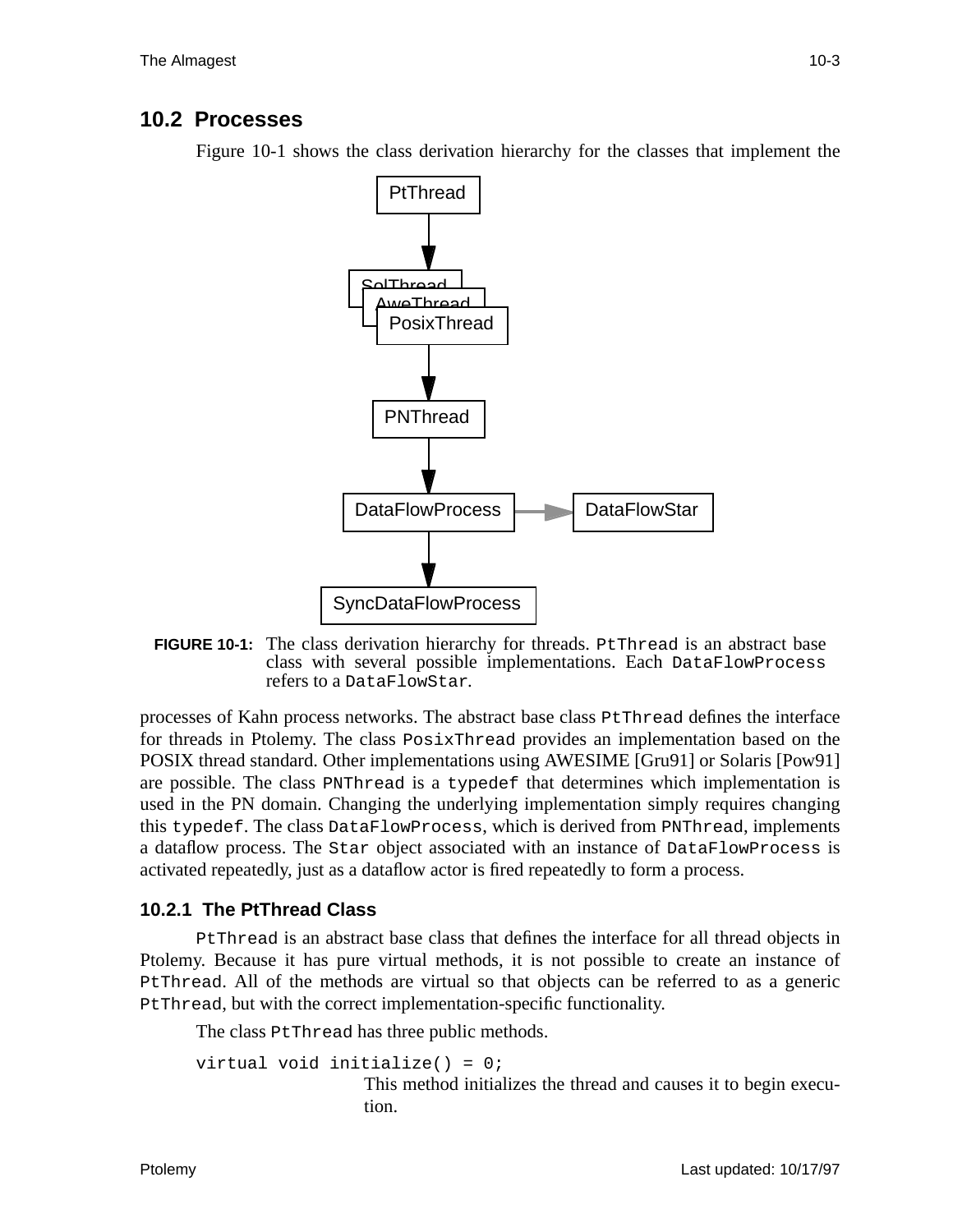virtual void runAll();

This method causes all threads to begin (or continue) execution.

virtual void terminate() =  $0$ ;

This method causes execution of the thread to terminate.

The class PtThread has one protected method.

virtual void run() = 0;

This method defines the functionality of the thread. It is invoked when the thread begins execution.

#### **10.2.2 The PosixThread Class**

The class PosixThread provides an implementation for the interface defined by PtThread. It does not implement the pure virtual method run, so it is not possible to create an instance of PosixThread. This class adds one protected method, and one protected data member to those already defined in PtThread.

```
static void* runThis(PosixThread*);
                   This static method invokes the run method of the referenced
                    thread. This provides a C interface that can be used by the
                   POSIX thread library.
```
pthread\_t thread;

A handle for the POSIX thread associated with the PosixThread object.

pthread attr t attributes;

A handle for the attributes associated with the POSIX thread.

int detach;

A flag to set the detached state of the POSIX thread.

The initialize method shown below initializes attributes, then creates a thread. The thread is created in a non-detached state, which makes it possible to later synchronize with the thread as it terminates. The controlling thread (usually the main thread) invokes the terminate method of a thread and waits for it to terminate. The priority and scheduling policy for the thread are inherited from the thread that creates it, usually the main thread. A function pointer to the runThis method and the this pointer, which points to the current PosixThread object, are passed as arguments to the pthread\_create function. This creates a thread that executes runThis, and passes this as an argument to runThis. Thus, the run method of the PosixThread object is the main function of the thread that is created. The runThis method is required because it would not be good practice to pass a function pointer to the run method as an argument to pthread\_create. Although the run method has an implicit this pointer argument by virtue of the fact that it is a class method, this is really an implementation detail of the  $C_{++}$  compiler. By using the runThis method, we make the pointer argument explicit and avoid any dependencies on a particular compiler implementation.

```
void PosixThread::initialize()
{
```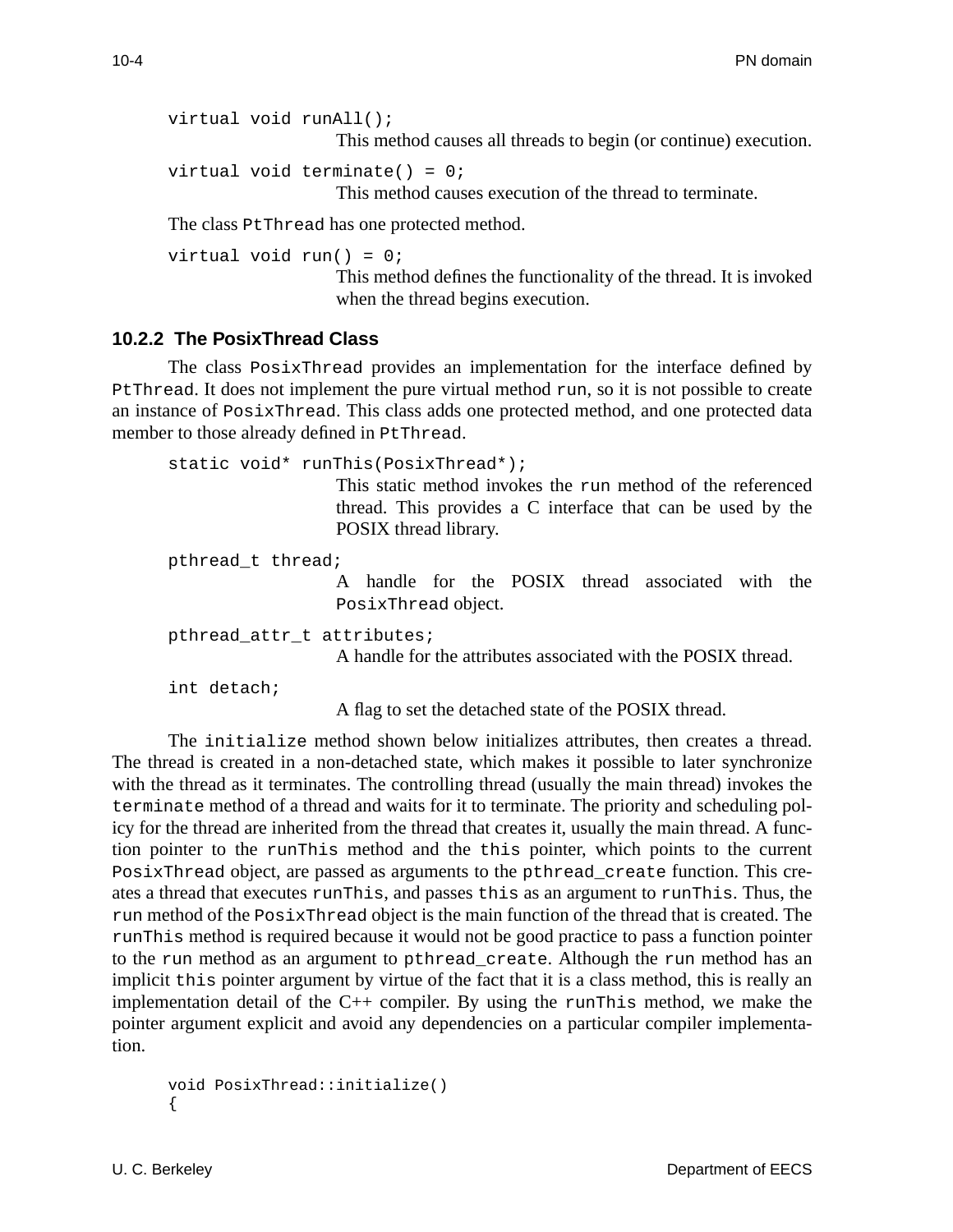}

```
// Initialize attributes.
pthread_attr_init(&attributes);
// Detached threads free up their resources as soon
// as they exit; non-detached threads can be joined.
delta = 0;
pthread_attr_setdetachstate(&attributes, &detach);
// New threads inherit their priority and scheduling policy
// from the current thread.
pthread_attr_setinheritsched(&attributes,
                              PTHREAD_INHERIT_SCHED);
// Set the stack size to something reasonably large. (32K)
pthread attr setstacksize(&attributes, 0x8000);
// Create a thread.
pthread_create(&thread, &attributes,
                 (pthread func t)runThis, this);
// Discard temporary attribute object.
pthread_attr_destroy(&attributes);
```
The runAll method, which is shown below, allows all threads to run by lowering the priority of the main thread. If execution of the threads ever stops, control returns to the main thread and its priority is raised again to prevent other threads from continuing.

```
// Start or continue the running of all threads.
void PosixThread::runAll()
{
      // Lower the priority to let other threads run. When control
      // returns, restore the priority of this thread to prevent
      // others from running.
      pthread_attr_t attributes;
      pthread_attr_init(&attributes);
      pthread qetschedattr(mainThread, &attributes);
      pthread_attr_setprio(&attributes, minPriority);
      pthread_setschedattr(mainThread, attributes);
      pthread_attr_setprio(&attributes, maxPriority);
      pthread setschedattr(mainThread, attributes);
      pthread_attr_destroy(&attributes);
}
```
The terminate method shown below causes the thread to terminate before deleting the PosixThread object. First it requests that the thread associated with the PosixThread object terminate, using the pthread\_cancel function. Then the current thread is suspended by pthread\_join to give the cancelled thread an opportunity to terminate. Once termination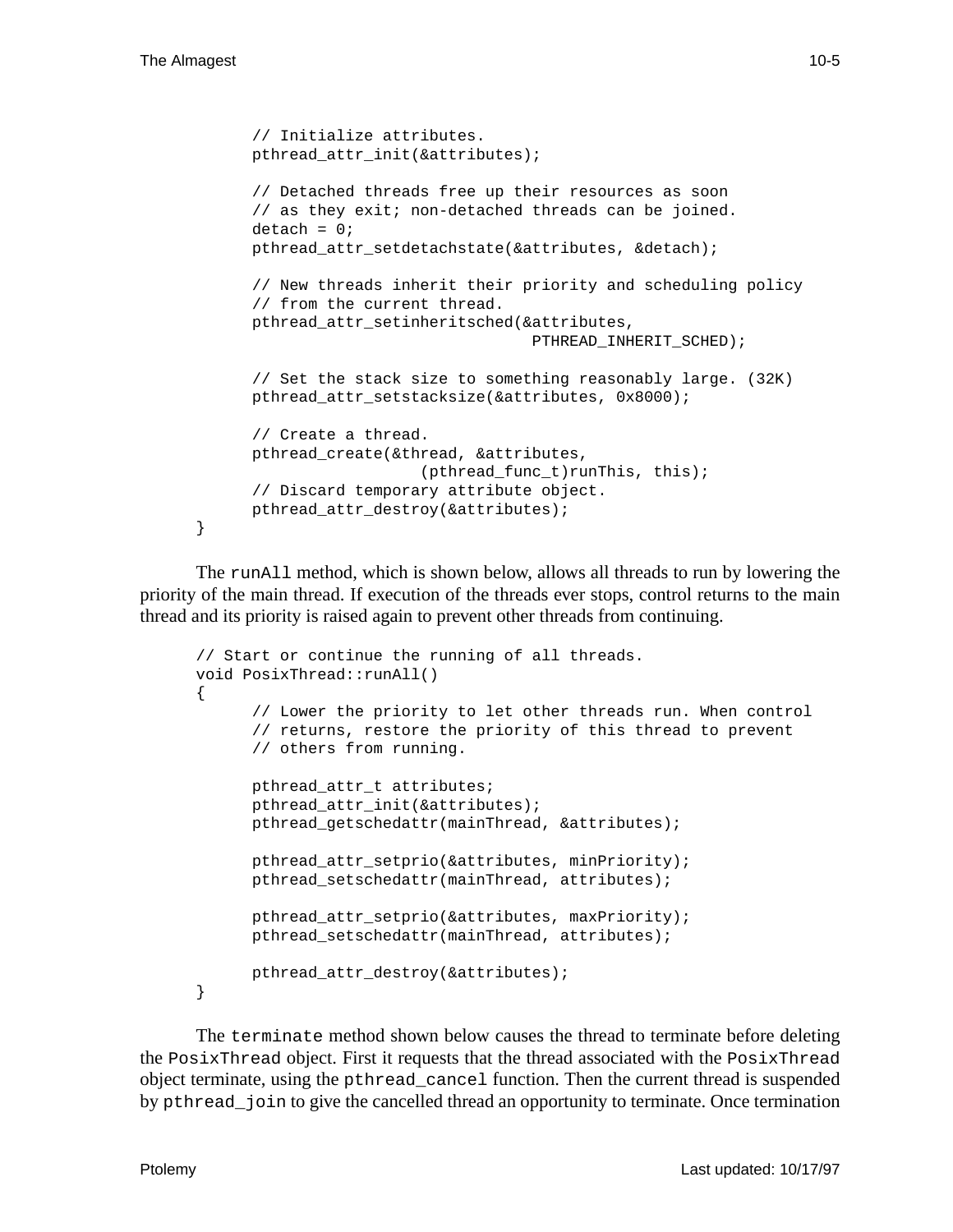of that thread is complete, the current thread resumes and deallocates resources used by the terminated thread by calling pthread\_detach. Thus one thread can cause another to terminate by invoking the terminate method of that thread.

```
void PosixThread::terminate()
{
      // Force the thread to terminate if it has not already done so.
      // Is it safe to do this to a thread that has already
      // terminated?
      pthread cancel(thread);
      // Now wait.
      pthread_join(thread, NULL);
      pthread detach(&thread);
}
```
#### **10.2.3 The DataFlowProcess Class**

The class DataFlowProcess is derived from PosixThread. It implements the *map* higher-order function (see the PN Domain chapter in the *User's Manual*). A DataFlowStar is associated with each DataFlowProcess object.

```
DataFlowStar& star;
```
This protected data member refers to the dataflow star associated with the DataFlowProcess object.

The constructor, shown below, initializes the star member to establish the association between the thread and the star.

```
DataFlowProcess(DataFlowStar& s)
      : star(s) {}
```
The run method, shown below, is defined to repeatedly invoke the run method of the star associated with the thread, just as the *map* function forms a process from repeated firings of a dataflow actor. Some dataflow stars in the BDF domain can operate with static scheduling or dynamic, run-time scheduling. Under static scheduling, a BDF star assumes that tokens are available on control inputs and appropriate data inputs. This requires that the scheduler be aware of the values of control tokens and the data ports that depend on these values. Because our scheduler has no such special knowledge, these stars must be properly configured for dynamic, multi-threaded execution in the PN domain. Stars in the BDF domain that have been configured for dynamic execution, and stars in the DDF domain dynamically inform the scheduler of data-dependent firing rules by designating a particular input PortHole with the waitPort method. Data must be retrieved from the designated input before invoking the star's run method. The star's run method is invoked repeatedly, until it indicates an error by returning FALSE.

```
void DataFlowProcess::run()
{
     // Configure the star for dynamic execution.
      star.setDynamicExecution(TRUE);
```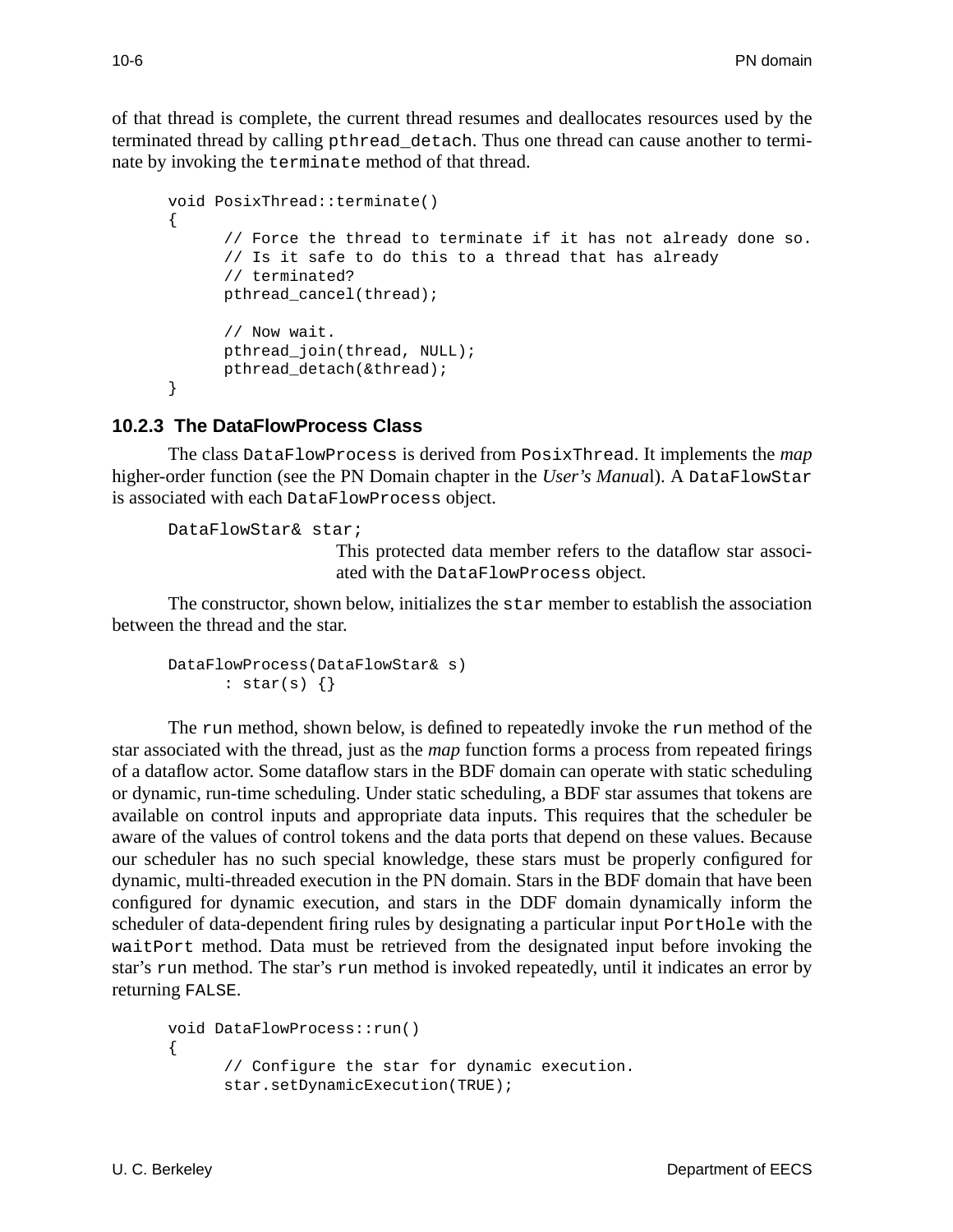}

```
// Fire the Star ad infinitum.
do
{
      if (star.waitPort()) star.waitPort()->receiveData();
} while(star.run());
```
# **10.3 Communication Channels**

Figure 10-2 shows the class derivation hierarchy for the classes that implement the



**FIGURE 10-2:** The class derivation hierarchy for monitors and condition variables. PtGate and PtCondition are abstract base classes, each with several possible implementations. Each CriticalSection and PtCondition refers to a PtGate.

communication channels of Kahn process networks. The classes that implement the communication channels provide the synchronization necessary to enforce the blocking read semantics of Kahn process networks. The classes PtGate, PosixMonitor and CriticalSection provide a mutual exclusion mechanism. The classes PtCondition and PosixCondition provide a synchronization mechanism. The class PNGeodesic uses these classes to implement a communication channel that enforces the blocking read operations of Kahn process networks and the blocking write operations required for bounded scheduling.

The abstract base class PtGate defines the interface for mutual exclusion objects in Ptolemy. The class PosixMonitor provides an implementation of PtGate based on the POSIX thread standard. Other implementations are possible. The class PNMonitor is a typedef that determines which implementation is used in the PN domain. Changing the underlying implementation simply requires changing this typedef.

The abstract base class PtCondition defines the interface for condition variables in Ptolemy. The class PosixCondition provides an implementation based on the POSIX thread standard. Other implementations are possible. The class PNCondition is a typedef that determines which implementation is used in the PN domain. Changing the underlying implementation simply requires changing this typedef.

The class CriticalSection provides a convenient method for manipulating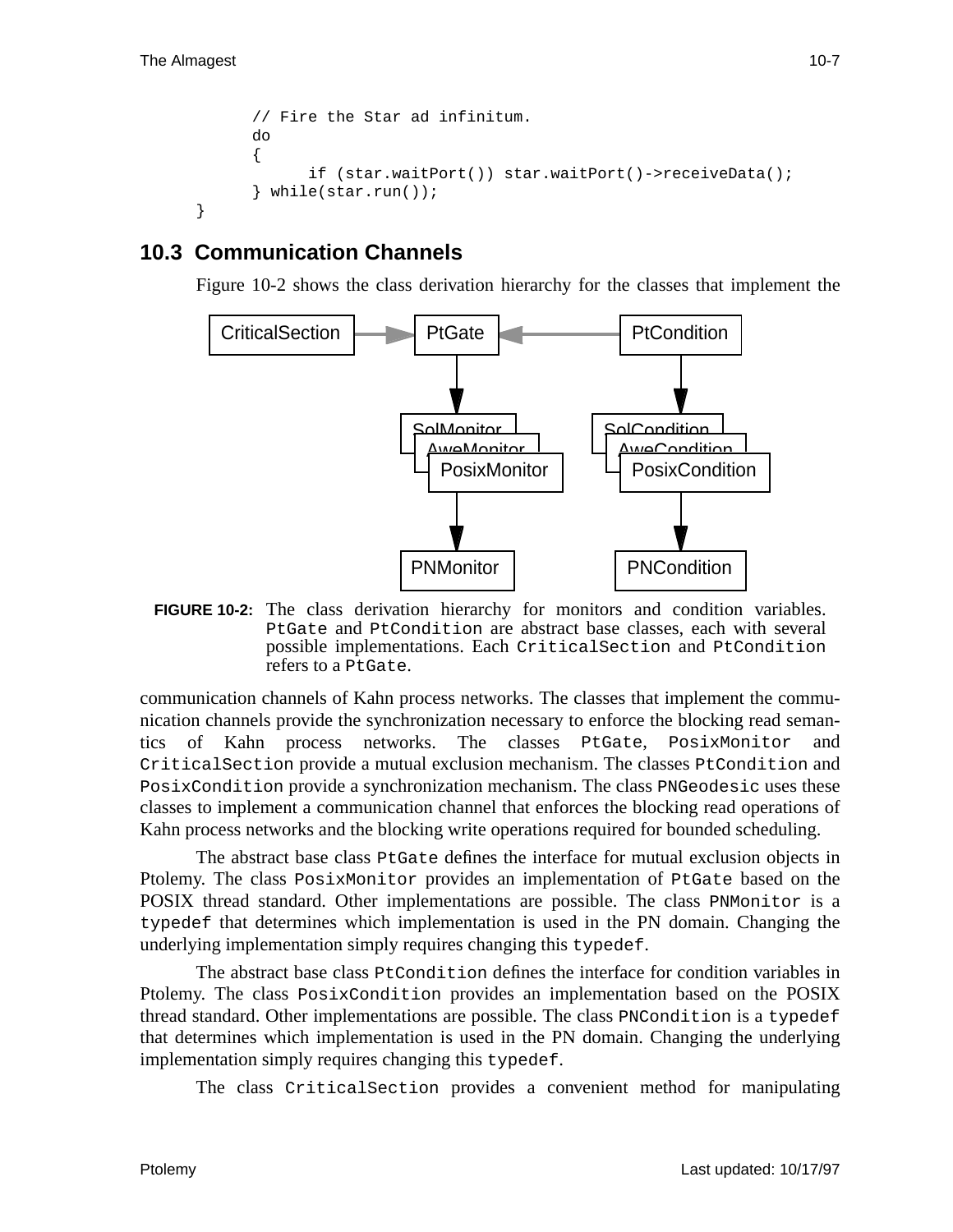PtGate objects, preventing some common programming errors. The class PNGeodesic uses all of these classes to implement a communication channel.

#### **10.3.1 PtGate**

A PtGate can be locked and unlocked, but only one thread can hold the lock. Thus if a thread attempts to lock a PtGate that is already locked by another thread, it is suspended until the lock is released.

```
virtual void lock() = 0;
                   This protected method locks the PtGate object for exclusive
                   use by one thread.
virtual void unlock() = 0;
```
This protected method releases the lock on the PtGate object.

### **10.3.2 PosixMonitor**

The class PosixMonitor provides an implementation for the interface defined by PtGate. It has a single protected data member.

```
pthread_mutex_t thread;
```
A handle for the POSIX monitor associated with the Posix-Monitor object.

The implementations of the lock and unlock methods are shown below.

```
void PosixMonitor::lock()
{
      pthread_mutex_lock(&mutex);
}
void PosixMonitor::unlock()
{
      pthread_mutex_unlock(&mutex);
}
```
### **10.3.3 CriticalSection**

The class CriticalSection provides a convenient mechanism for locking and unlocking PtGate objects. Its constructor, shown below, locks the gate. Its destructor, also shown below, unlocks the gate. To protect a section of code, simply create a new scope and declare an instance of CriticalSection. The PtGate is locked as soon as the Critical-Section is constructed. When execution of the code exits scope, the CriticalSection destructor is automatically invoked, unlocking the PtGate and preventing errors caused by forgetting to unlock it. Examples of this usage are shown in Section 10.3.6. Because only one thread can hold the lock on a PtGate, only one section of code guarded in this way can be active at a given time.

```
CriticalSection(PtGate* g) : mutex(g)
{
      if (mutex) mutex->lock();
```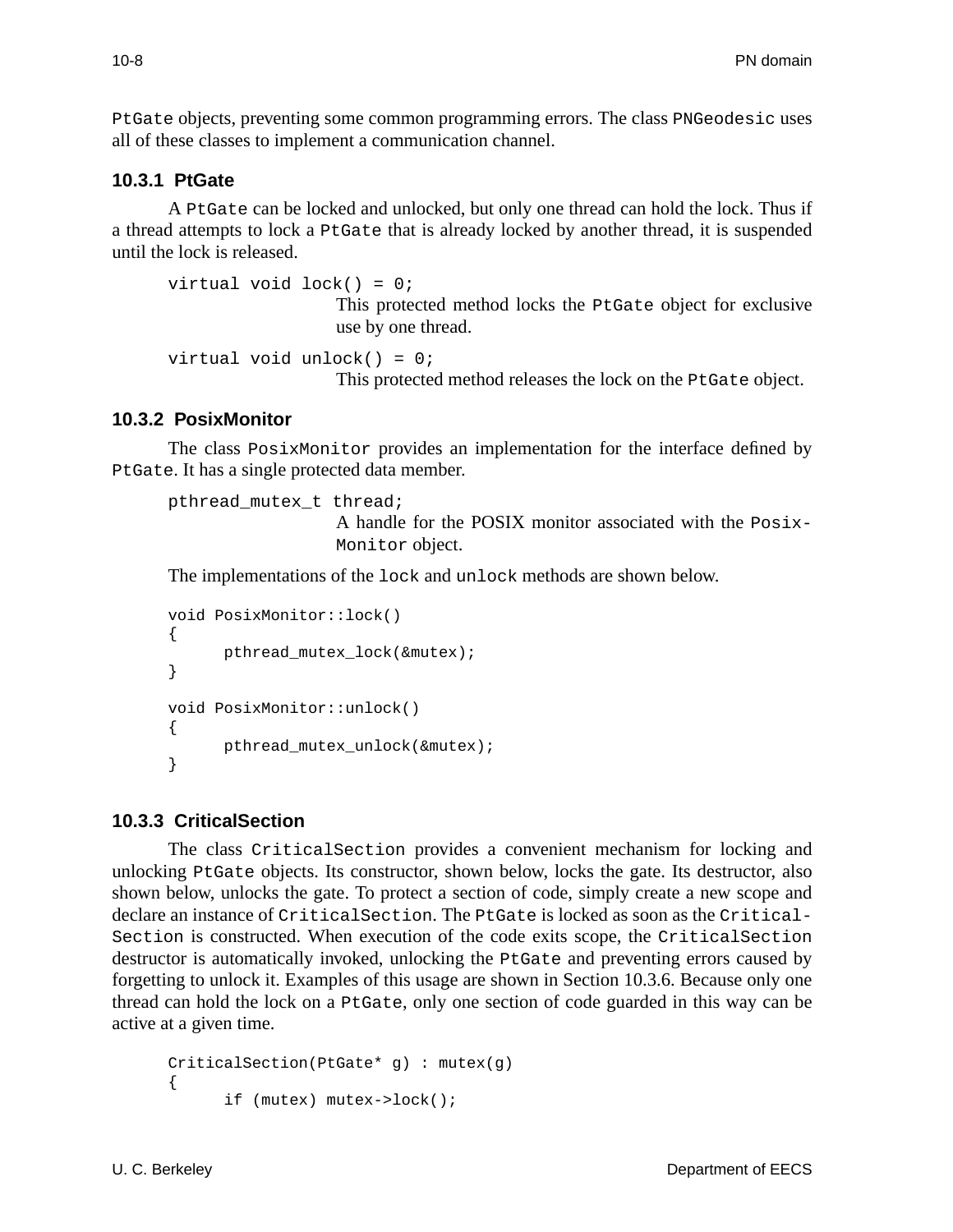```
}
~CriticalSection()
{
      if (mutex) mutex->unlock();
}
```
## **10.3.4 PtCondition**

The class PtCondition defines the interface for condition variables in Ptolemy. A PtCondition provides synchronization through the wait and notify methods. A condition variable can be used only when executing code within a critical section (i.e., when a PtGate is locked).

```
PtGate& mon;
                      This data member refers to the gate associated with the PtCon-
                      dition object.
virtual void wait() = 0;
                      This method suspends execution of the current thread until noti-
                      fication is received. The associated gate is unlocked before exe-
                      cution is suspended. Once notification is received, the lock on
                      the gate is automatically reacquired before execution resumes.
virtual void notify() = 0;
                      This method sends notification to one waiting thread. If multi-
                      ple threads are waiting for notification, only one is activated.
virtual void notifyAll() = 0;
                      This method sends notification to all waiting threads. If multiple
                      threads are waiting for notification, all of them are activated.
                      Once activated, all of the threads attempt to reacquire the lock
                      on the gate, but only one of them succeeds. The others are sus-
                      pended again until they can acquire the lock on the gate.
```
### **10.3.5 PosixCondition**

The class PosixCondition provides an implementation for the interface defined by PtCondition. The implementations of the wait, notify and notifyAll methods are shown below.

```
void PosixCondition::wait()
{
      // Guarantee that the mutex will not remain locked
      // by a cancelled thread.
      pthread_cleanup_push((void(*)(void*))pthread_mutex_unlock,
              &mutex);
      pthread cond wait(&condition, &mutex);
      // Remove cleanup handler, but do not execute.
      pthread_cleanup_pop(FALSE);
```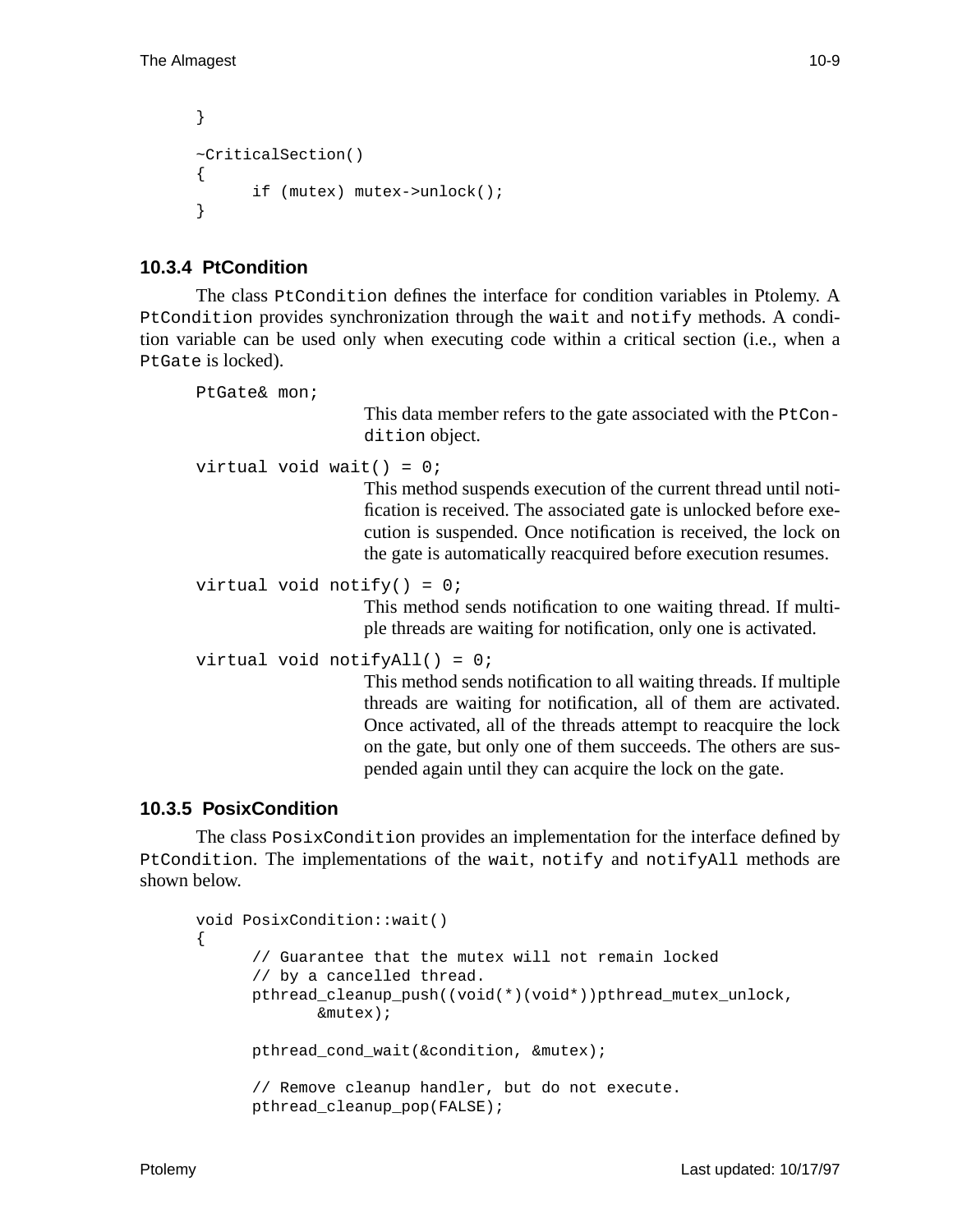```
}
void PosixCondition::notify()
{
      pthread_cond_signal(&condition);
}
void PosixCondition::notifyAll()
{
      pthread cond broadcast(&condition);
}
```
### **10.3.6 PNGeodesic**

The class PNGeodesic, which is derived from the class Geodesic defined in the Ptolemy kernel, implements the communication channels for the PN domain. In conjunction with the PtGate member provided in the base class Geodesic, two condition variables provide the necessary synchronization for blocking read and blocking write operations.

```
PtCondition* notEmpty;
                     This data member points to a condition variable used for block-
                     ing read operations when the channel is empty.
PtCondition* notFull;
                     This data member points to a condition variable used for block-
                     ing write operations when the channel is full.
int cap;
                     This data member represents the capacity of the communication
                     channel and determines when it is full.
static int numFull;
                     This static data member records the number of full geodesics in
                     the system.
```
The slowGet method, shown in below, implements the get operation for communication channels. The entire method executes within a critical section to ensure consistency of the object's data members. If the buffer is empty, then the thread that invoked slowGet is suspended until notification is received on notEmpty. Data is retrieved from the buffer, and if it is not full notification is sent on not Full to any other thread that may have been waiting.

```
Particle* PNGeodesic::slowGet()
{
      // Avoid entering the gate more than once.
     CriticalSection region(gate);
     while (sz < 1 && notEmpty) notEmpty->wait();
      sz--;Particle* p = pstack.get();
     if (sz < cap && notFull) notFull->notifyAll();
     return p;
}
```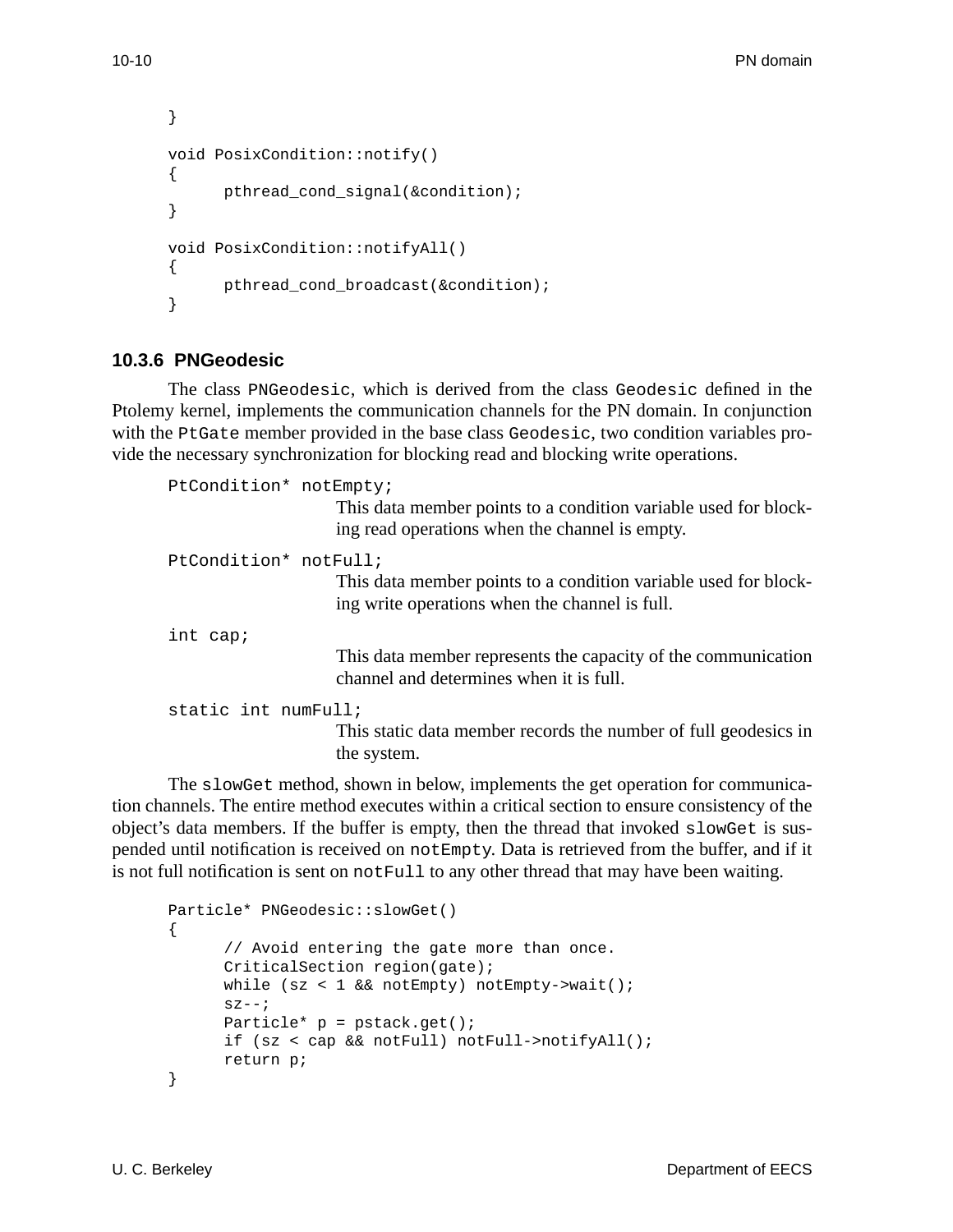The slowPut method, shown below, implements the put operation for communication channels. The entire method executes within a critical section to ensure consistency of the object's data members. If the buffer is full, then the thread that invoked slowPut is suspended until notification is received on notFull. Data is placed in the buffer, and notification is sent on notEmpty to any other thread that may have been waiting.

```
// Block when full.
// Notify when not empty.
void PNGeodesic::slowPut(Particle* p)
{
      // Avoid entering the gate more than once.
      CriticalSection region(gate);
      if (sz >= cap && notFull)
      {
            {
                  CriticalSection region(fullGate);
                  numFull++;
            }
            while (sz >= cap && notFull) notFull->wait();
            {
                  CriticalSection region(fullGate);
                  numFull--;
            }
      }
      pstack.putTail(p); sz++;
      if (notEmpty) notEmpty->notifyAll();
}
```
The setCapacity method, shown below, is used to adjust the capacity limit of communication channels. If the capacity is increased so that a channel is no longer full, notification is sent on notFull to any thread that may have been waiting.

```
void PNGeodesic::setCapacity(int c)
{
     CriticalSection region(gate);
     cap = ciif (sz < cap && notFull) notFull->notifyAll();
}
```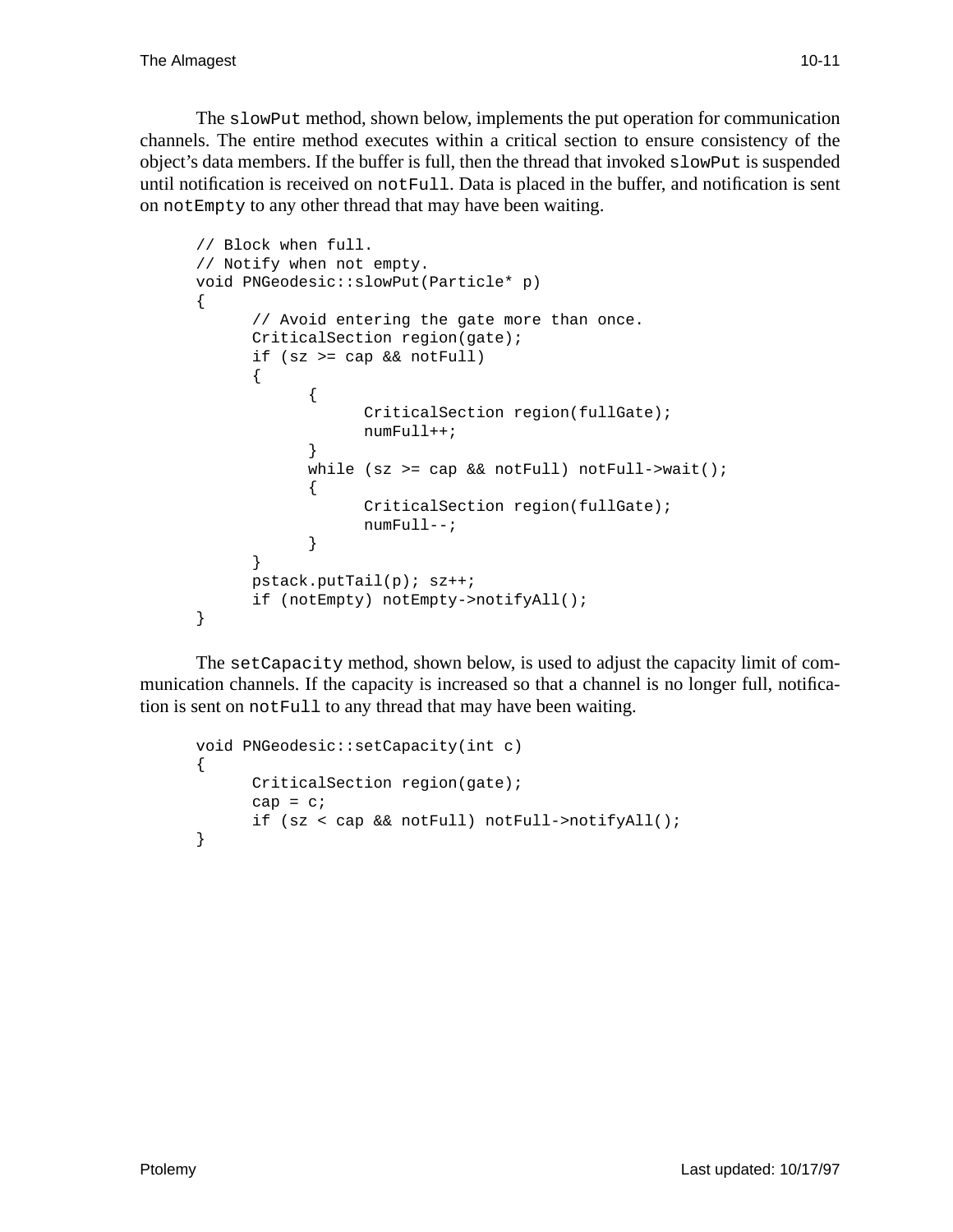## **10.4 Scheduling**

Figure 10-3 shows the class derivation hierarchy for the classes that implement the



**FIGURE 10-3:** The class derivation hierarchy for schedulers. ThreadList is a container class for threads. Each PNScheduler uses a ThreadList.

dynamic scheduling of Kahn process networks. The class ThreadList provides mechanisms for terminating groups of threads. This class is used by PNScheduler to create threads for each node in the program graph. The class SyncDataFlowProcess implements the threads for the nodes.

#### **10.4.1 ThreadList**

The class ThreadList implements a container class for manipulating groups of threads. It has two public methods.

```
virtual void add(PtThread*);
                  This method adds a PtThread object to the list.
virtual ~ThreadScheduler();
```
This method terminates and deletes all threads in the list.

#### **10.4.2 PNScheduler**

The class PNScheduler controls the execution of a process network. Three data members support synchronization between the scheduler and the processes.

```
ThreadList* threads;
                    A container for the threads managed by the scheduler.
PNMonitor* monitor;
                    A monitor to guard the scheduler's condition variable.
PNCondition* start;
                    A condition variable for synchronizing with threads.
```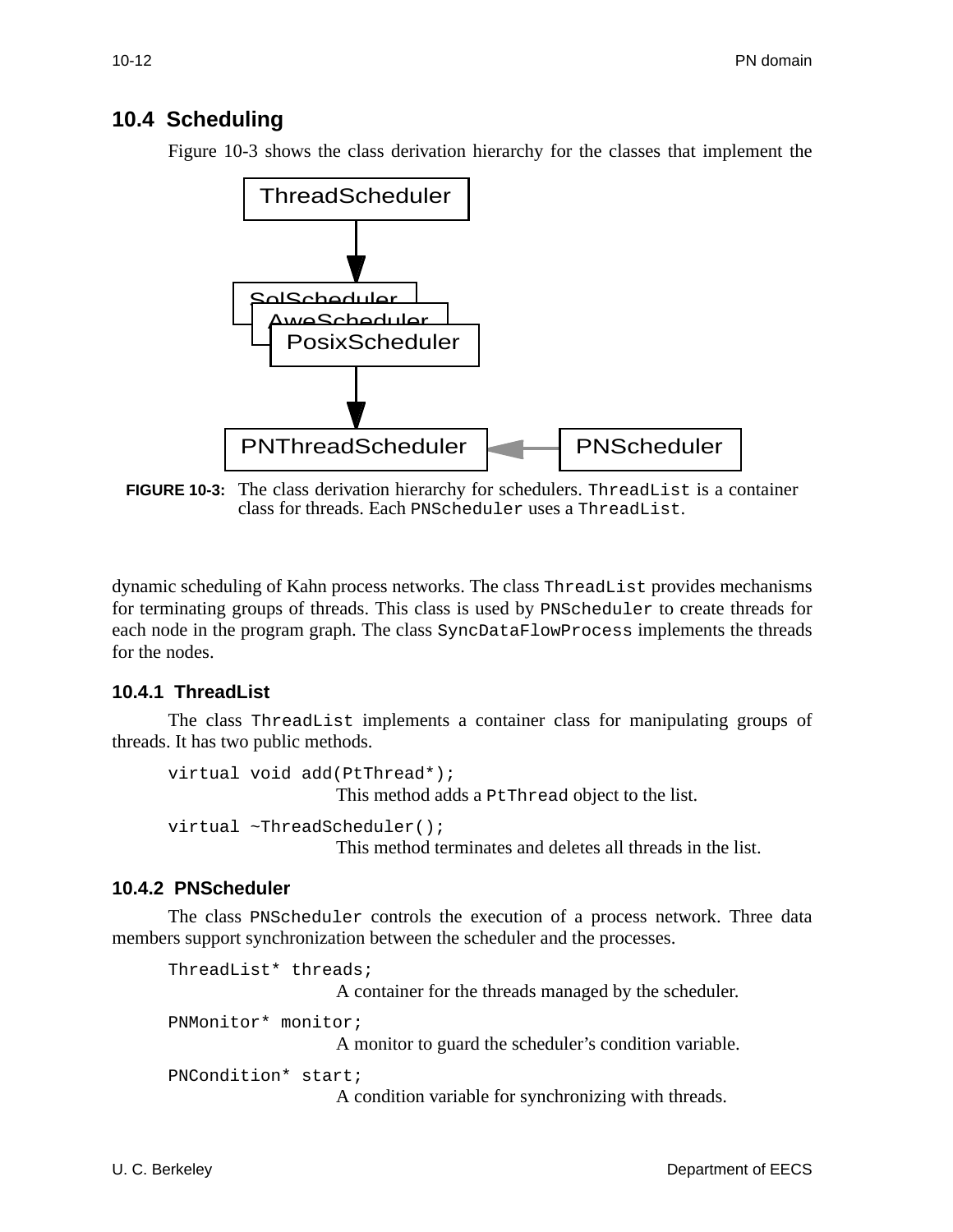int iteration;

A counter for regulating the execution of the processes.

The createThreads method, shown below, creates one process for each node in the program graph. A SyncDataFlowProcess is created for each DataFlowStar and added to the ThreadList container.

```
// Create threads (dataflow processes).
void PNScheduler::createThreads()
{
      if (! galaxy()) return;
      GalStarIter nextStar(*galaxy());
      DataFlowStar* star;
      LOG NEW; threads = new ThreadList;
      // Create Threads for all the Stars.
      while((star = (DataFlowStar*)nextStar++) != NULL)
      {
            LOG NEW; SyncDataFlowProcess* p
                  = new SyncDataFlowProcess(*star,*start,iteration);
            threads->add(p);
            p->initialize();
      }
}
```
It is often desirable to have a partial execution of a process network. The class Sync-DataFlowProcess, which is derived from DataFlowProcess, supports this by synchronizing the execution of a thread with the iteration counter that belongs to the PNScheduler. The run methods of PNScheduler and SyncDataFlowProcess implement this synchronization. The PNScheduler run method, shown below, increments the iteration count to give every process an opportunity to run. The SyncDataFlowProcess run method, shown below, ensures that the number of invocations of the star's run method does not exceed the iteration count.

```
// Run (or continue) the simulation.
int PNScheduler::run()
{
      if (SimControl::haltRequested() || ! galaxy())
      {
            Error::abortRun("cannot continue");
            return FALSE;
      }
      while((currentTime < stopTime) && !SimControl::haltRequested())
      {
            // Notify all threads to continue.
            {
                  CriticalSection region(start->monitor());
                  iteration++;
                  start->notifyAll();
            }
            PNThread::runAll();
```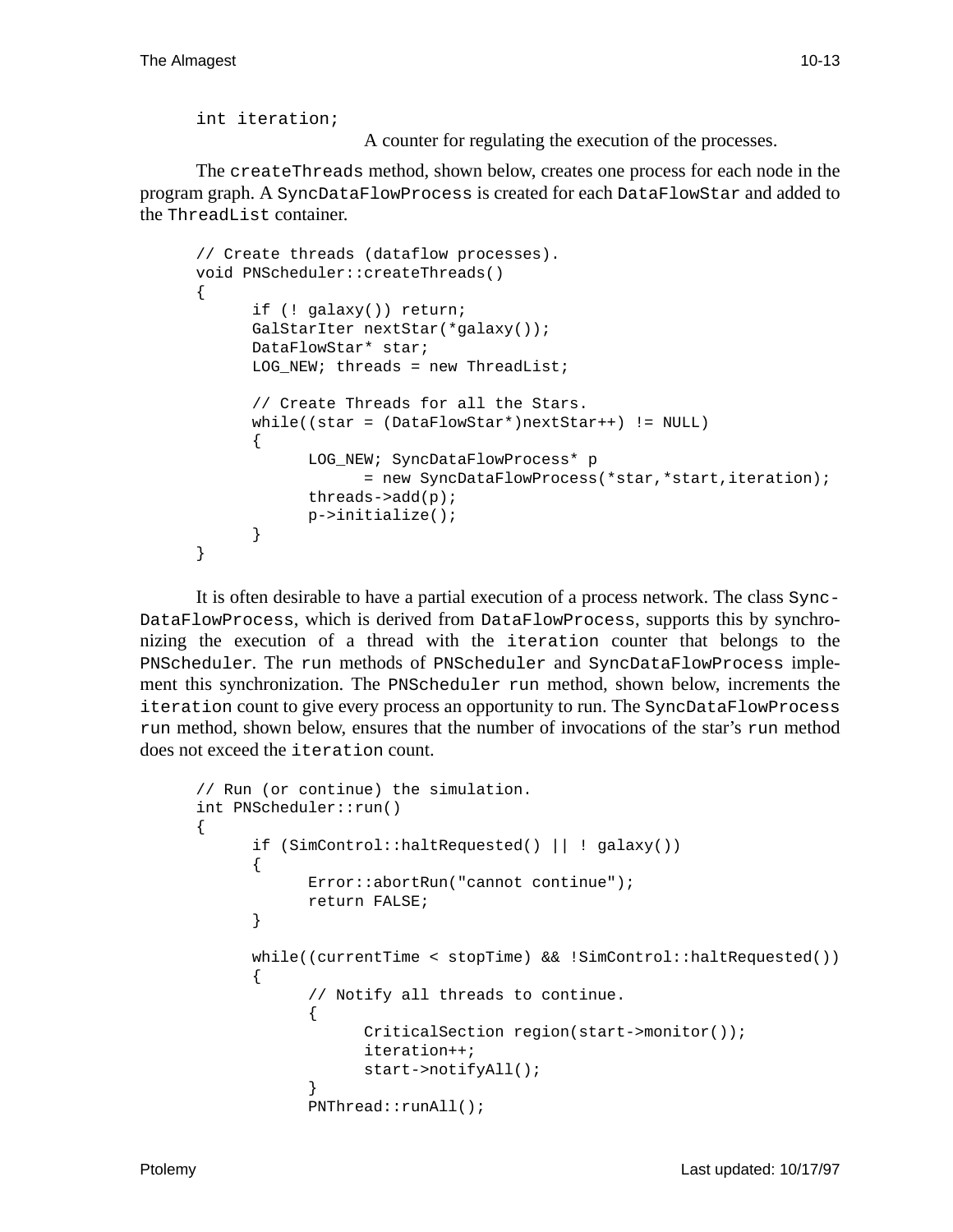```
while (PNGeodesic::blockedOnFull() > 0
                  && !SimControl::haltRequested())
            {
                  increaseBuffers();
                  PNThread::runAll();
            }
            currentTime += schedulePeriod;
      }
      return !SimControl::haltRequested();
}
void SyncDataFlowProcess::run()
\{int i = 0;
      // Configure the star for dynamic execution.
      star.setDynamicExecution(TRUE);
      // Fire the star ad infinitum.
      do
      {
            // Wait for notification to start.
            {
                  CriticalSection region(start.monitor());
                  while (iteration <= i) start.wait();
                  i = iteration;
            }
            if (star.waitPort()) star.waitPort()->receiveData();
      } while (star.run());
}
```
The increaseBuffers method is used during the course of execution to adjust the channel capacities according to the theory presented in [Par95, ch. 4]. Each time execution stops, the program graph is examined for full channels. If there are any full channels, then the capacity of the smallest one is increased.

```
// Increase buffer capacities.
// Return number of full buffers encountered.
int PNScheduler::increaseBuffers()
{
      int fullBuffers = 0;
      PNGeodesic* smallest = NULL;
      // Increase the capacity of the smallest full geodesic.
     GalStarIter nextStar(*galaxy());
      Star* star;
     while ((star = nextStar++) != NULL)
      {
            BlockPortIter nextPort(*star);
            PortHole* port;
            while ((port = nextPort++) != NULL)
            {
                  PNGeodesic* geo = NULL;
```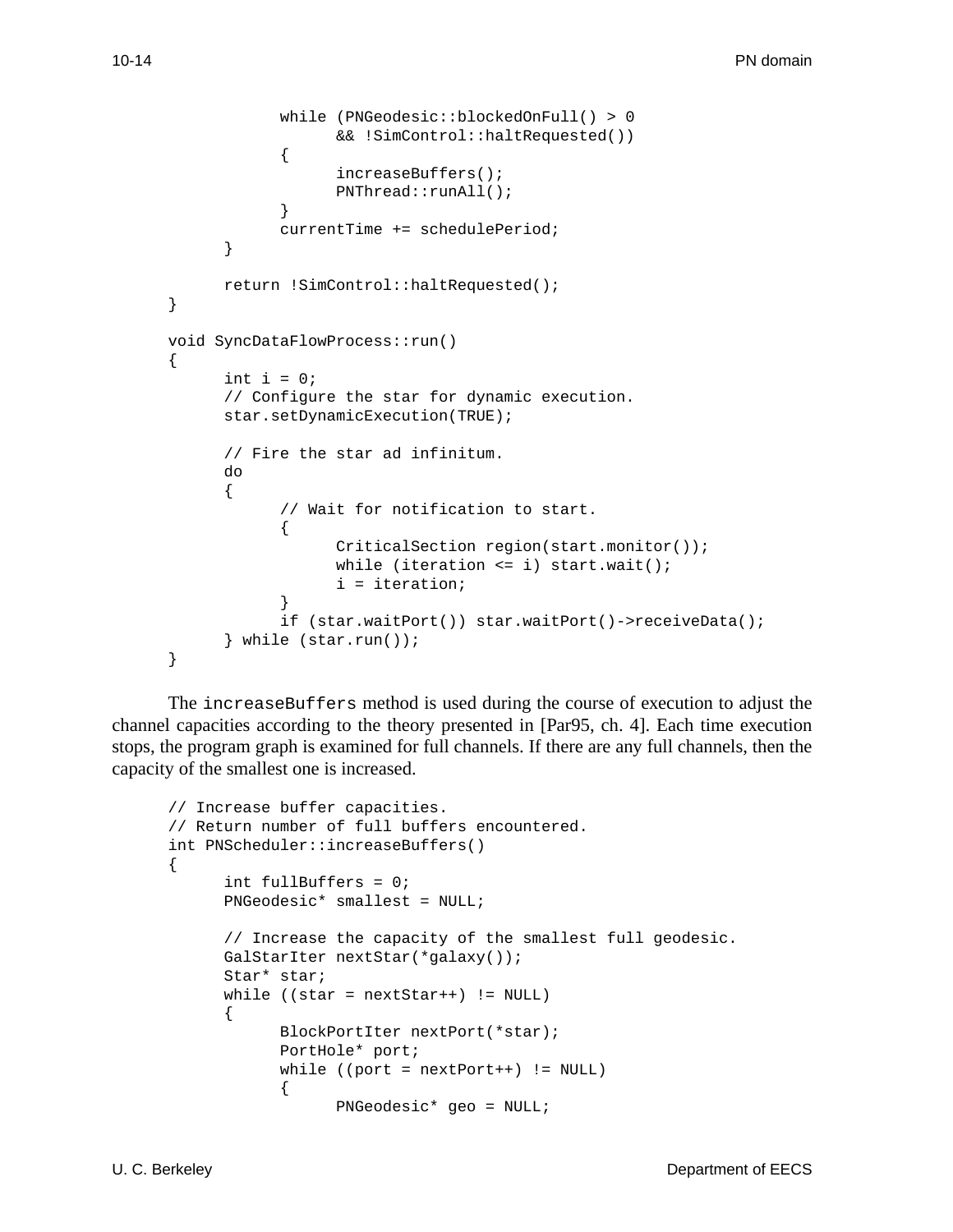```
if (port->isItOutput() &&
                       (geo = (PNGeodesic*)port->geo()) != NULL)
                   {
                         if (qeo->size() >= qeo->capacity()){
                               fullBuffers++;
                               if (smallest == NULL ||
                                    geo->capacity() <
                                     smallest->capacity())
                                     smallest = geo;
                         }
                   }
            }
      }
      if (smallest != NULL)
            smallest->setCapacity(smallest->capacity() + 1);
      return fullBuffers;
}
```
# **10.5 Programming Stars in the PN Domain**

Unlike portholes in the SDF domain, the number of tokens consumed by an input or produced by an output can be dynamic in the PN domain. This is indicated with the P\_DYNAMIC porthhole attribute.

```
input {
     name { a }
     type { int }
      attributes { P_DYNAMIC }
}
```
For dynamic ports, it is necessary to invoke the receiveData and sendData methods explicitly. Note that the receiveData method must be used to initialize outputs. For static ports, the receiveData and sendData methods are invoked implicitly and should not be used in the go method.

Because a separate thread of execution is created for each star, the go method of a PN star is not required to terminate. As a programmer, you are free to use infinite loops, such as while(TRUE)  $\{ \ldots \}$  within the go method of your PN stars. This may be necessary if you access a porthole (requiring a blocking read) before entering the main loop of the process. In the future, such code could be placed in the star's begin method, but currently (as of release 0.6) the begin method is executed before the star's thread is created.

```
go {
      // Read both inputs the first time.
     a.receiveData();
     b.receiveData();
     while (TRUE) {
           output.receiveData();// Initialize the output.
           if (int(a&amp;0) < int(b&amp;0)) {
```